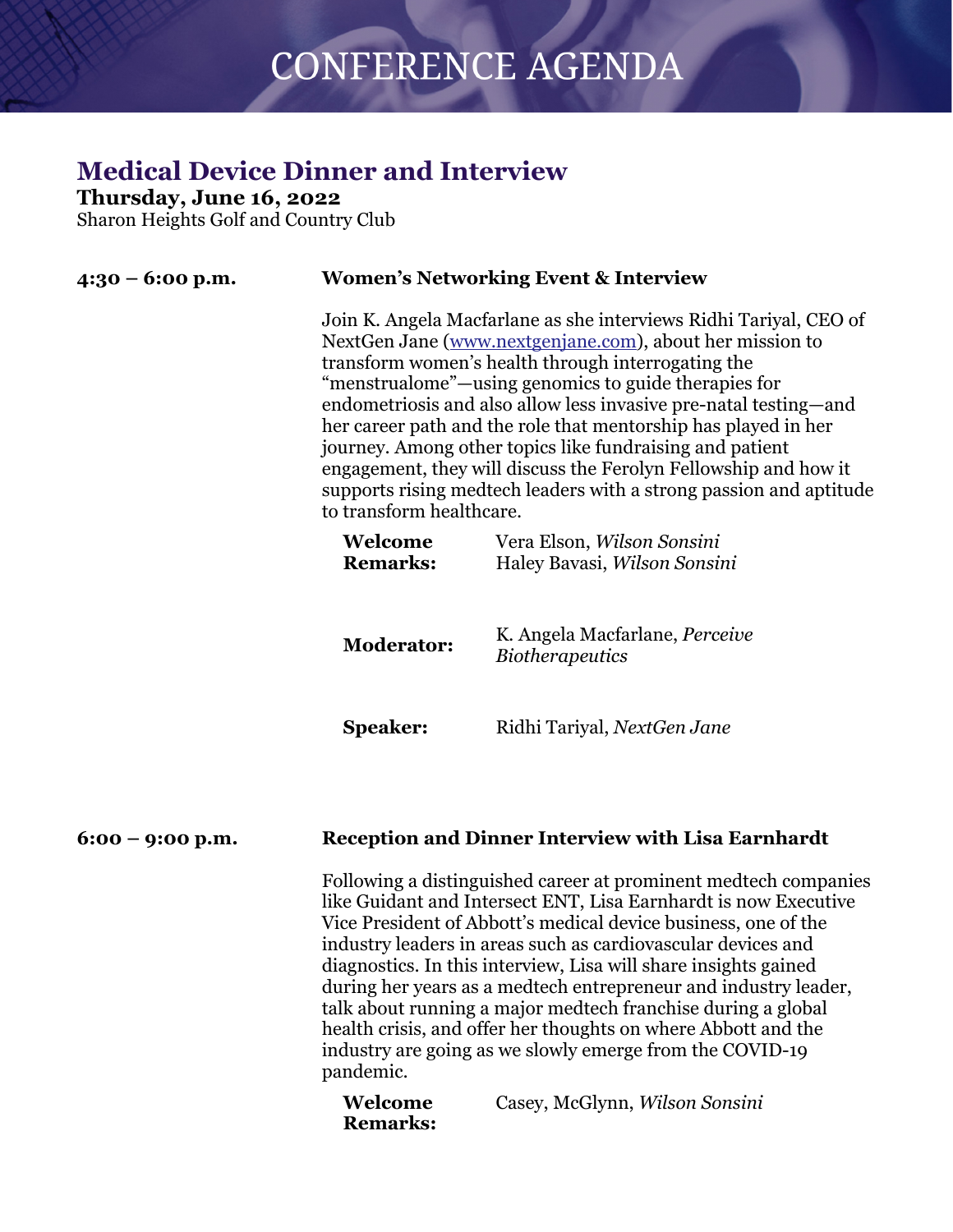| <b>Moderator:</b> | David Cassak, MedTech Strategist |
|-------------------|----------------------------------|
|                   |                                  |

**Speaker:** Lisa Earnhardt, *Abbott*

### **Medical Device Conference**

**Friday, June 17, 2022** Palace Hotel San Francisco, CA

| 7:30 – 8:30 a.m.          |                        | <b>Conference Registration and Continental Breakfast</b>                                                                                                                                                                                                                                                      |
|---------------------------|------------------------|---------------------------------------------------------------------------------------------------------------------------------------------------------------------------------------------------------------------------------------------------------------------------------------------------------------|
| 8:00 a.m. $-5:00$<br>p.m. | <b>Partnering Hall</b> |                                                                                                                                                                                                                                                                                                               |
| $8:30 - 8:45$ a.m.        |                        | Welcome - James Huie, Wilson Sonsini                                                                                                                                                                                                                                                                          |
| $8:45 - 9:30$ a.m.        | Panel Session 1        |                                                                                                                                                                                                                                                                                                               |
|                           |                        | <b>SVB—Medtech by the Numbers</b>                                                                                                                                                                                                                                                                             |
|                           |                        | Join Jonathan Norris from Silicon Valley Bank and Jed Cohen<br>from SVB Securities as they look back at 2021's medtech<br>fundraising and deal successes. In addition, learn how 2022 is<br>shaping up for medtech companies looking to access venture<br>capital, corporate partners, and the public market. |
|                           | <b>Speakers:</b>       | Jed Cohen, SVB Securities<br>Jonathan Norris, SVB                                                                                                                                                                                                                                                             |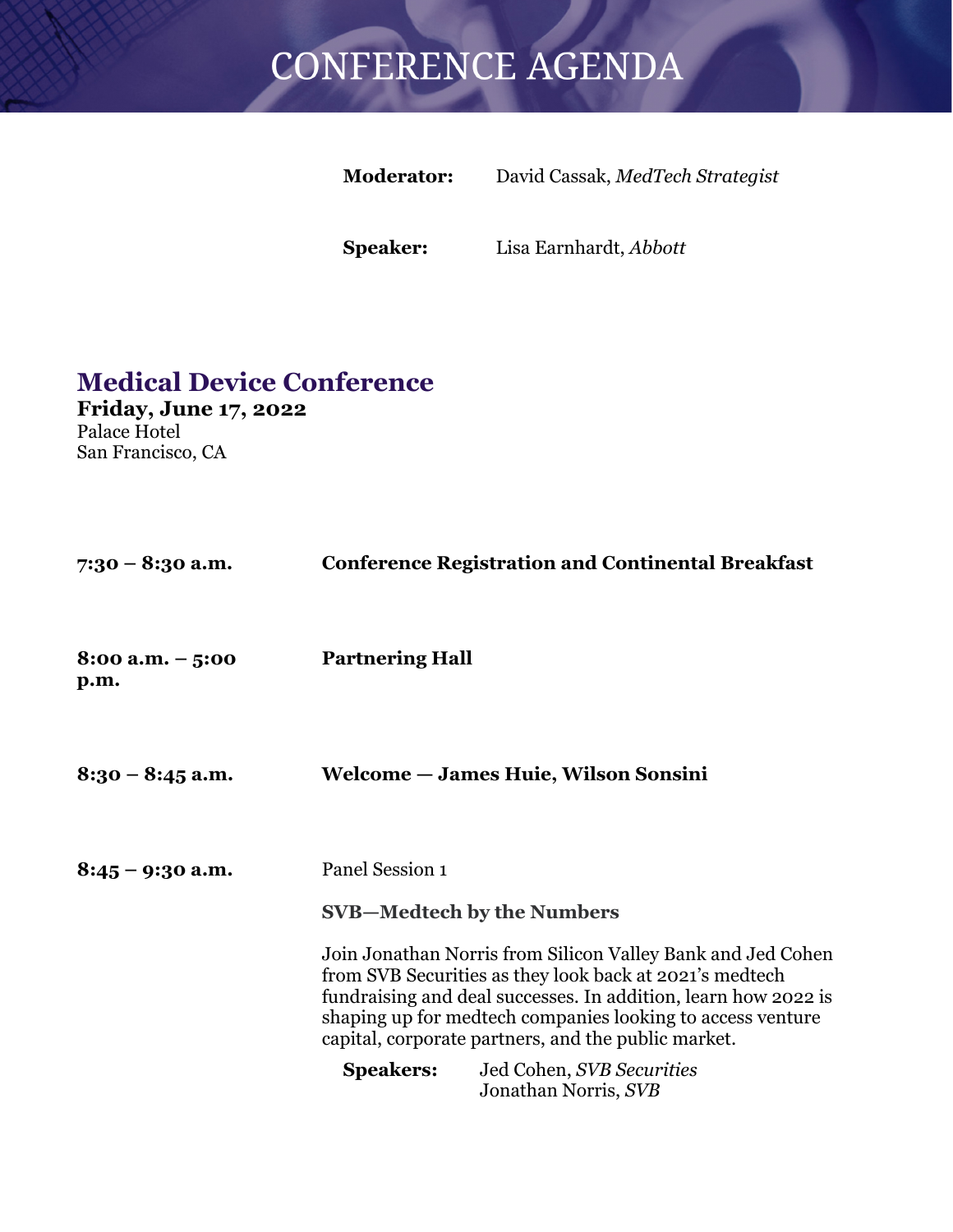**MedTech Innovator Company Showcase I:** Cardiac & Vascular Surgery

**9:30 – 9:45 a.m. BREAK**

**9:45 – 10:30 a.m.** Panel Session 2

#### **Venture Capital Panel**

Last year was a great year for medtech companies to raise capital but it seems like the investment market may be cooling. Hear from a group of active medtech investors as they talk about their recent investments and how they look at the opportunities in today's market. Are investors pulling back? Is new investment activity slowing down? Learn how some investors are adapting their financing strategies and business models to accommodate the changing realities and positioning themselves for long-term success.

| <b>Moderator:</b> | Jesse Schumaker, Wilson Sonsini                                                                                       |
|-------------------|-----------------------------------------------------------------------------------------------------------------------|
|                   |                                                                                                                       |
| <b>Speakers:</b>  | Maxwell Bikoff, Longitude Capital<br>Peter Bisgaard, Pivotal Life Sciences<br>Evan Caplan, Orbimed<br>Karen Long, KCK |

#### **Medical Robotics**

Medical robotics is an emerging field in medtech and healthtech with the markets for surgical robots, exoskeletons and hospital robots. While major manufacturers are increasing their research and development efforts within robotic surgical systems, many are aiming to acquire startup companies externally. We will explore this exciting and emerging trend in the market.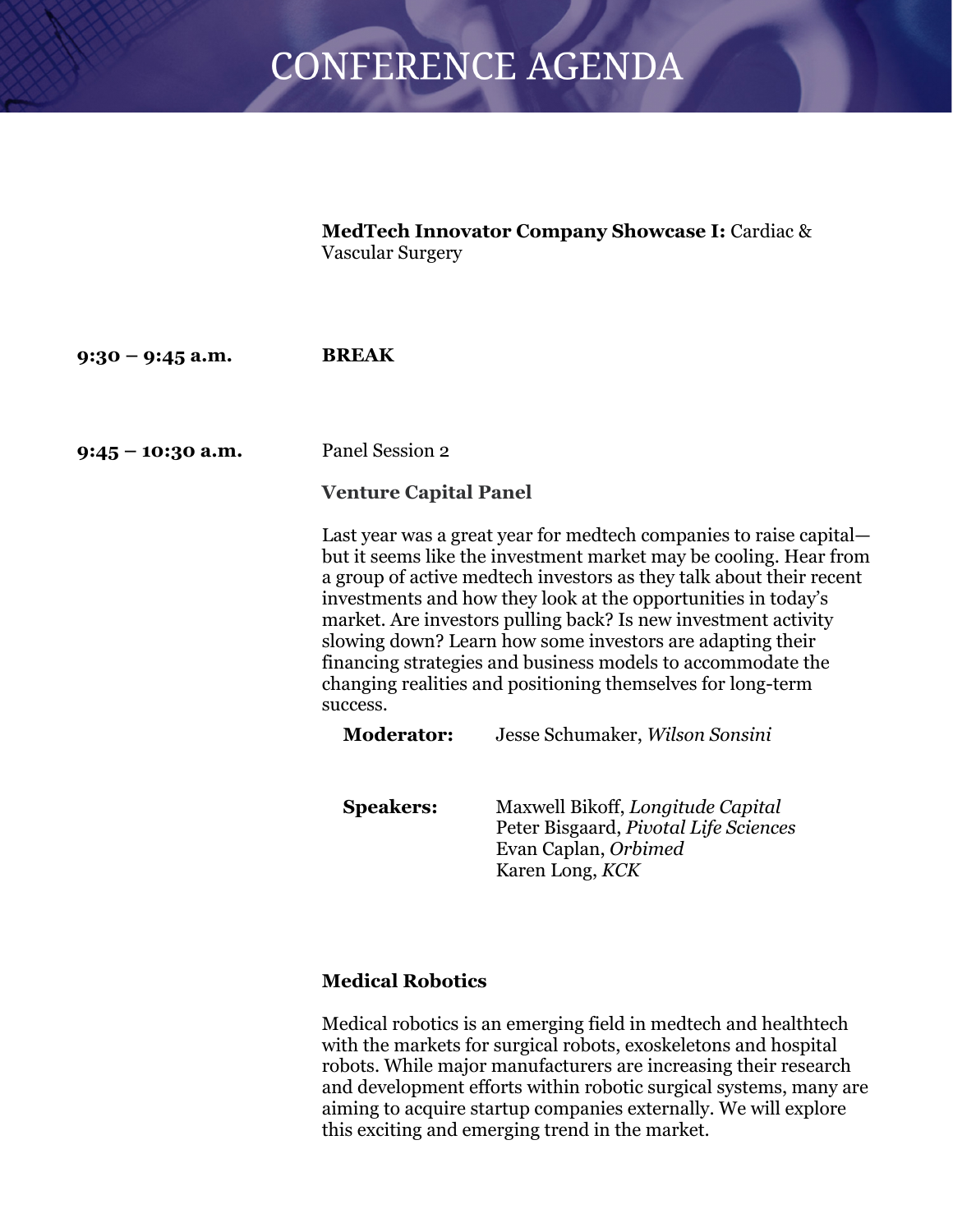| <b>Moderator:</b> | David Cassak, MedTech Strategist                                                                       |
|-------------------|--------------------------------------------------------------------------------------------------------|
| <b>Speakers:</b>  | Andrew Chung, 1955 Capital<br>Bruce Lichorowic, Galen Robotics<br>Julian Nikolchev, Intuitive Ventures |

#### **AI in Healthcare (Part 1): Identifying Disease Earlier Than Ever**

From artificial intelligence (AI) platforms having machine learning (ML) trained for the early detection of cancer to ML trained to process medical images to identify disease, AI platforms are being used increasingly in the medtech space for various actionable uses to improve patient outcome. AI-powered platforms have been increasingly adopted by healthcare professionals to diagnose and monitor complex physiological conditions, such as breast cancer, a broad spectrum of skin conditions and acute kidney injury. Join a panel of founders / executives in a discussion of how they are harnessing AI.

**Moderator:** Ali Alemozafar, *Wilson Sonsini*

**Speaker:** Gabriel Sanchez, *Enspectra Health* Jason Su, *Whiterabbit.ai* Joe Urban, *Potrero Medical*

**MedTech Innovator Company Showcase II:** GI/Urology/Neurology

**10:30 – 10:45 a.m. BREAK**

**10:45 – 11:30 a.m.** Panel Session 3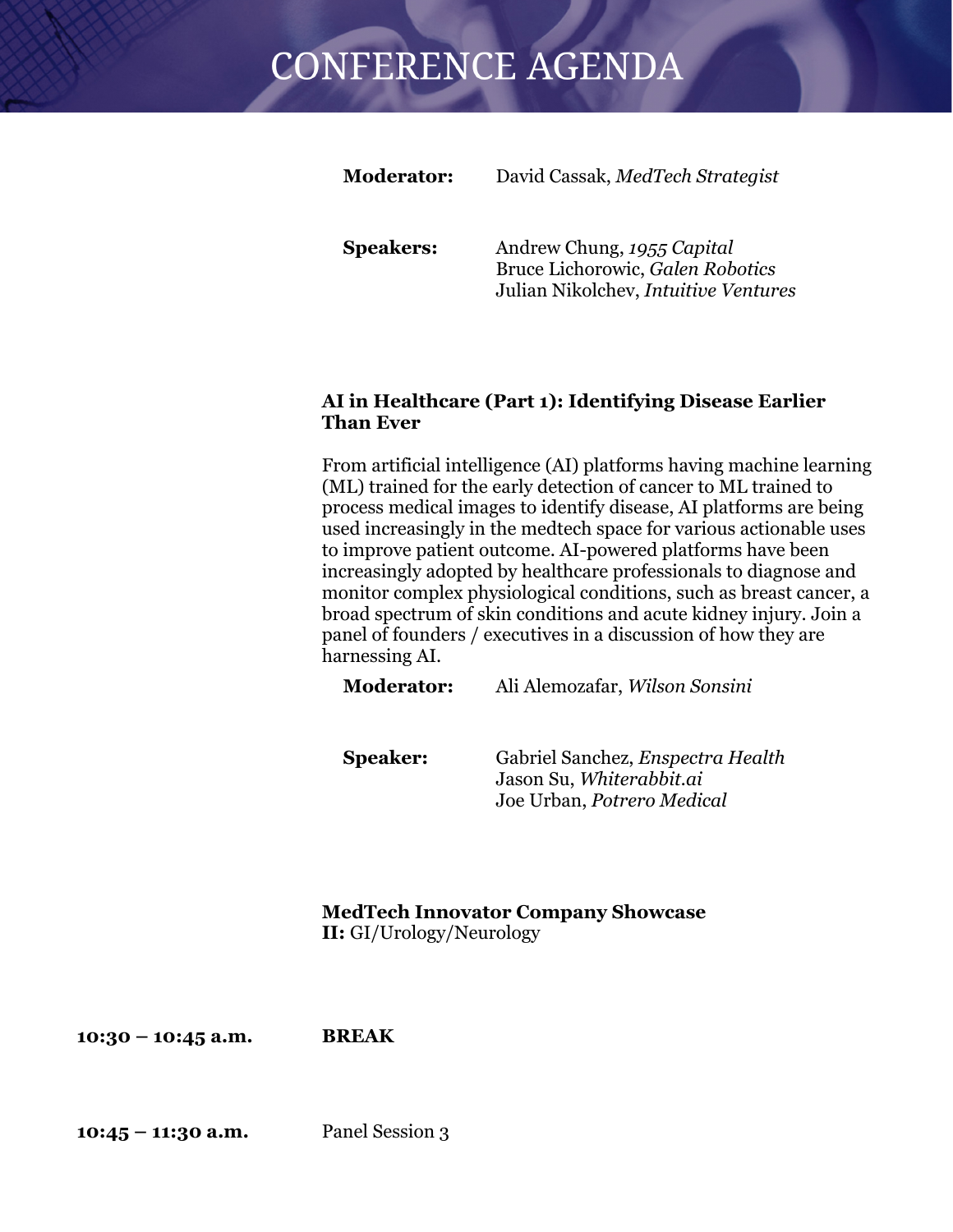#### **Early Investing**

Join a group of angel organizations as they discuss the inner workings of the angel world. Find out about areas of interest in Medtech typical deal terms as well as the process and timing involved in closing an angel round.

**Moderator:** Eric Hsu, *Wilson Sonsini*

| William Dai, ShangBay Capital          |
|----------------------------------------|
| Sammy Datwani, Life Science Angels     |
| Gary Gershony, BayMed Venture Partners |
| Tracy Pappas, <i>Treo Ventures</i>     |
|                                        |

#### **Medtech Branding and Advertising**

The medical device marketplace is increasingly competitive, making it challenging to promote new products in ways that are distinctive and that don't run afoul of legal restrictions. How can companies best name and promote their products to communicate innovations, differentiate themselves competitively, and clear legal hurdles in the U.S. and abroad?

**Moderator:** John Slafsky, *Wilson Sonsini*

**Speakers:** Aaron Hendelman, *Wilson Sonsini* Joe Urban, *Potrero Medical* Dean Zikria, *Intiuty Medical*

#### **University Licensing and Clinical Resources**

This session will feature a discussion among university leaders from UC Irvine, UCLA, and Wilson Sonsini's Katharine Ku, who formerly led Stanford's office of technology licensing. Come learn about the resources and innovation that these world-class universities have to offer the medical device industry. Also learn about key provisions of university licenses and the varying levels of importance to each party.

**Moderator:** Matthew Bresnahan, *Wilson Sonsini*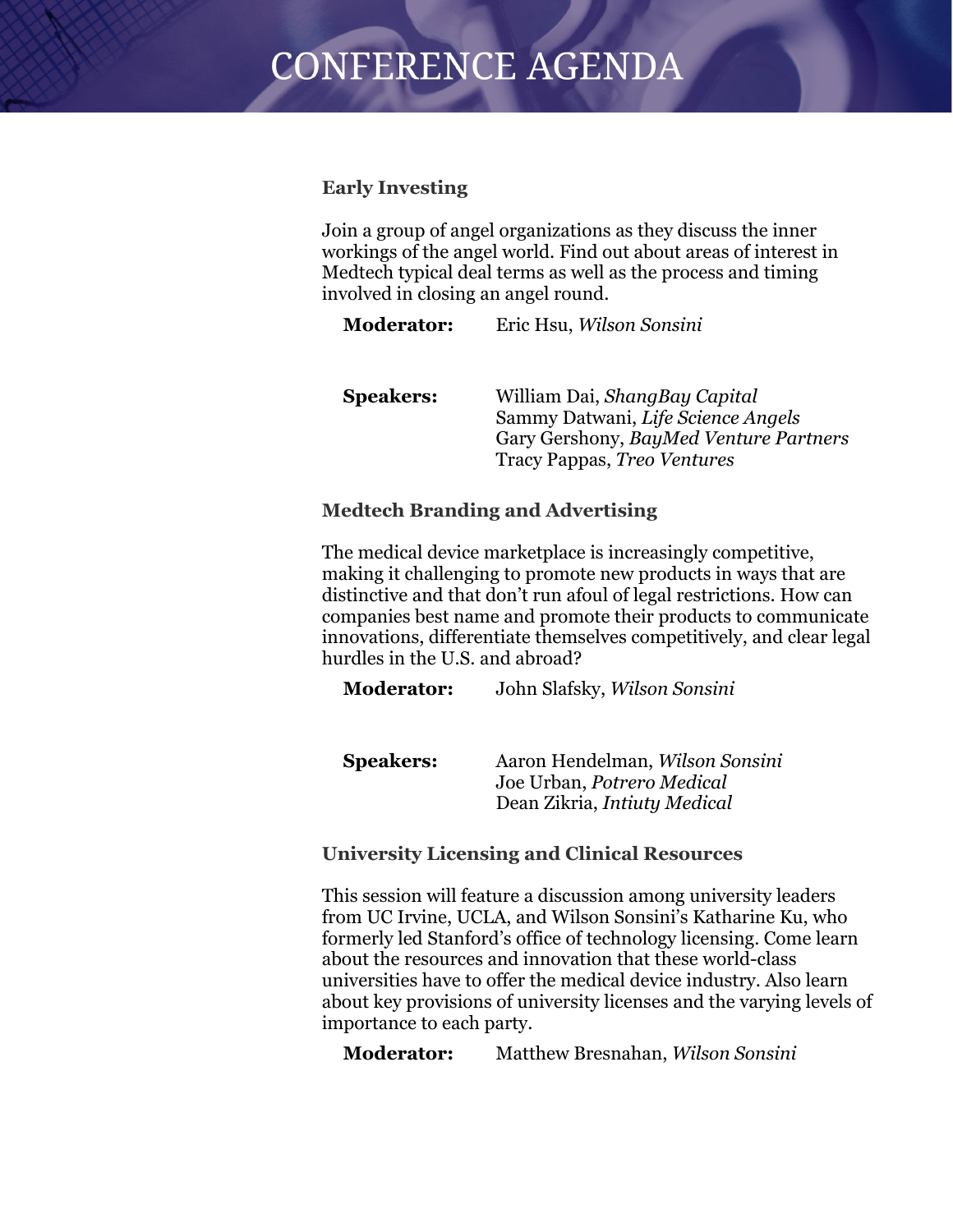**Speakers:** Errol Arkilic, *UC Irvine* Kathy Ku, *Wilson Sonsini* Jennifer McCaney, *UCLA Biodesign*

#### **AI in Healthcare (Part 2): Revolutionizing Patient Care**

AI is revolutionizing patient care. Advances in AI have led many to anticipate that AI will play a dominant (if not unilateral) role in the future of patient care, such as radiology and surgery. The power of AI for the accurate processing and classification of data is being harnessed in various applications surrounding patient care. This panel of founders / executives will discuss how these and other innovations are overcoming technological and adoption barriers to usher in a new era of AI-powered care.

**Moderator:** Siddarth Satish, *Stryker*

**Speakers:** John Axerio-Cilies, *Arterys* David Noonan, *Moon Surgical* Venk Varadan*, Nanowear* Kavi Vyas, *Theator*

**MedTech Innovator Company Showcase III:** General Surgery/Critical Care

#### **11:30 – 12:45 p.m. Lunch and Interview – Fixing Reimbursement and Other Policy Issues**

Join David Cassak from the MedTech Strategist and Josh Makower from Stanford Biodesign for a discussion on medtech reimbursement and related policy issues focused on improving patient access to important new technologies that can save lives.

**Moderator:** David Cassak, *MedTech Strategist*

**Speaker:** Josh Makower, *Stanford Biodesign*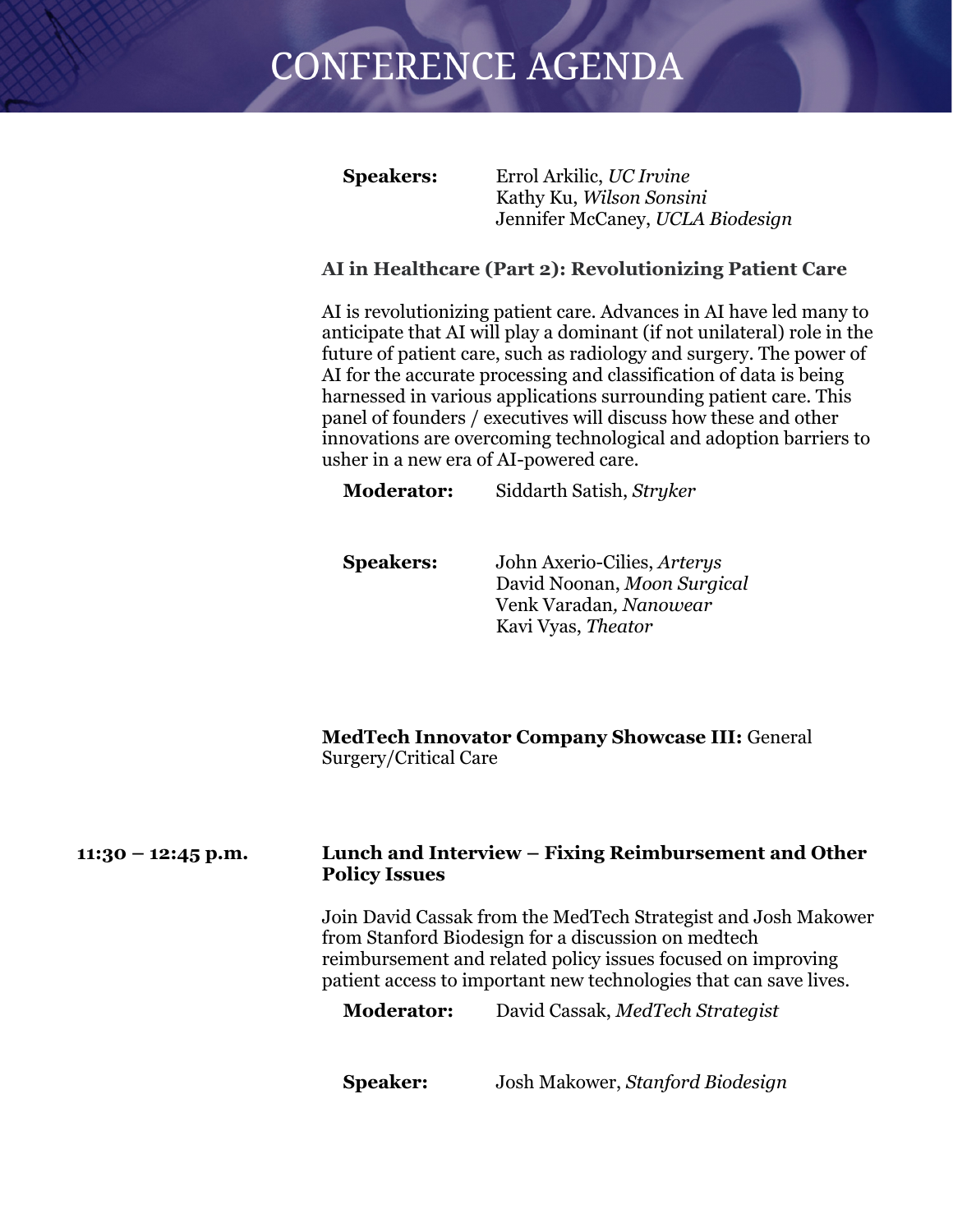| $12:45 - 1:00$ p.m. | <b>BREAK</b> |
|---------------------|--------------|
|---------------------|--------------|

#### **1:00 – 1:45 p.m.** Panel Session 4

#### **Hiring and Compensating the CEO**

Join a group of compensation experts as they look at recent trends and emerging best practices in medtech executive compensation. Participate in a discussion around current salary, as well as stock and bonus structures for management. Learn about the structure and pitfalls associated with carve-out plans and innovative ways to provide management teams with compensation for successful exits. Finally, learn what executive recruiters are looking for in a resume and how networking skills can help you land your next great job.

#### **Moderator:** Scott McCall, *Wilson Sonsini*

**Speakers:** Miguel Chavez, *Morgan Stanley* Mike Esser, *Pearl Meyer* Joshua Steinfeld, *Carta*

#### **Medtech Company Creation: Fogarty Innovation, The Foundry, and Shifamed**

Join representatives from Fogarty Innovation, The Foundry, and Shifamed as they discuss the process they go through to Identify, start, fund and develop a new medical device project. Learn about some of their past successes, things that worked, and things that didn't.

**Moderator:** James Huie, *Wilson Sonsini*

| <b>Speakers:</b> | Andrew Cleeland, Fogarty Innovation |
|------------------|-------------------------------------|
|                  | Karun Naga, The Foundry             |
|                  | Amr Salahieh, Shifamed              |

#### **Patient Access Restrictions to Medical Device Innovation**

Patient access to medical device innovations is directly tied to approval by the Food and Drug Administration (FDA) and adequate insurance coverage by commercial and government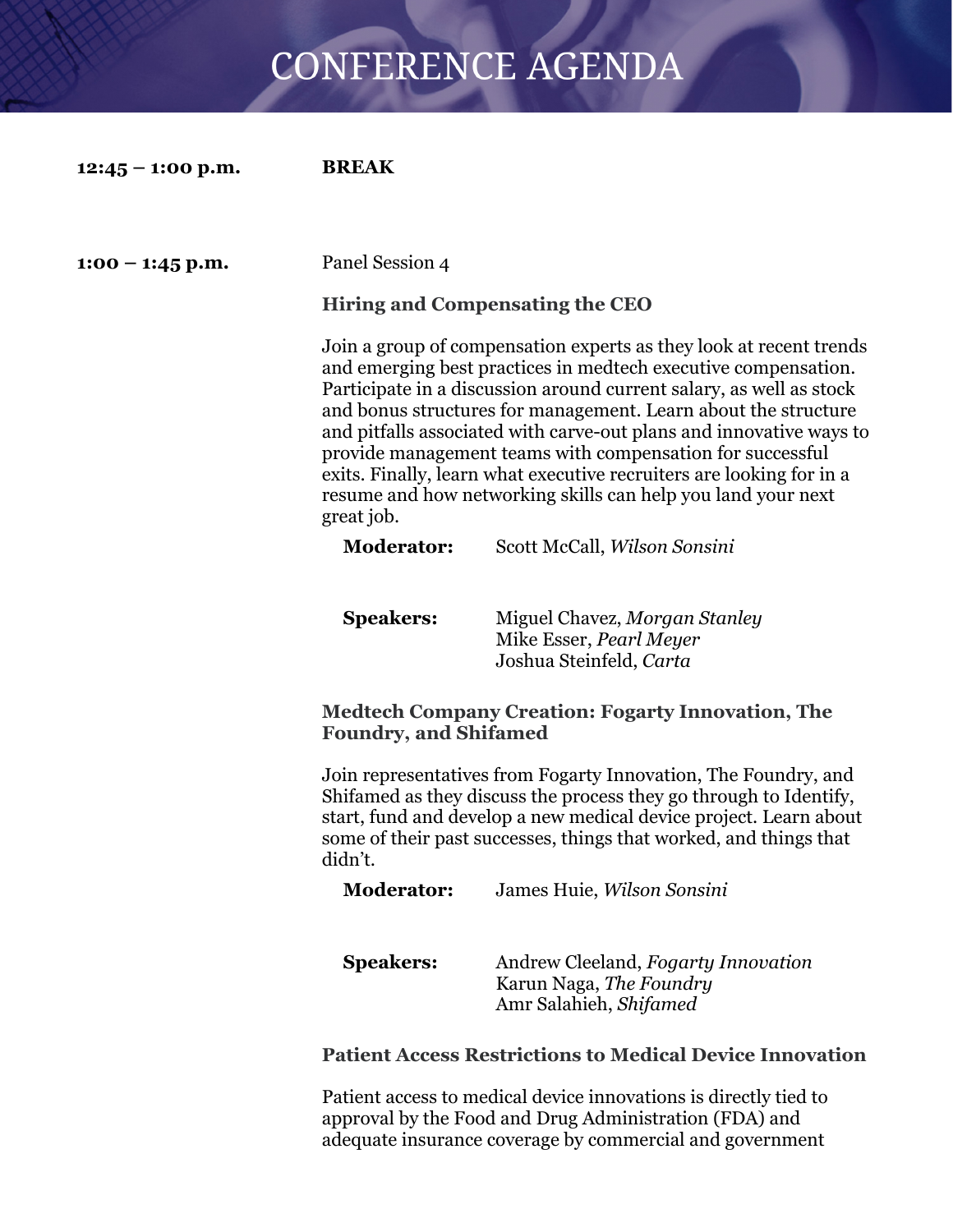payors, such as Medicare/Medicaid. Reimbursement by thirdparty insurers and the Centers for Medicare & Medicaid Services (CMS) is a crucial component for patient access, as providers are reluctant to use treatments that are not covered by insurance or CMS. However, FDA approval of breakthrough devices is often not supported by long-term safety, efficacy, or patient outcome data, which are critical in establishing the "medically reasonable and necessary" standard to which payors are bound in order to cover a treatment. In turn, a lack of adequate coverage can significantly impact a physician's decision to use the device and provide a patient access to a breakthrough treatment. Recent policy and legislative proposals have highlighted the need for more timely CMS coverage for devices approved through the FDA's breakthrough program.

This panel will discuss the FDA's successful device breakthrough program and the recent policy/legislative proposals for CMS to provide more timely coverage decisions for devices that have obtained breakthrough status.

**Moderator:** Eva Yin, *Wilson Sonsini*

**Speakers:** Kern Bhugra, *Neurolutions* Damon Cox, *GenoSan* Kwame Ulmer, *Wavemaker Three-Sixty Health*

**MedTech Innovator Company Showcase IV:** Connected Care/Early Detection & Diagnosis

| $1:45 - 2:00$ p.m. | <b>BREAK</b>                                                                                                                          |
|--------------------|---------------------------------------------------------------------------------------------------------------------------------------|
| $2:00 - 2:45$ p.m. | Panel Session 5                                                                                                                       |
|                    | <b>Medtech IPOs and Cross-Over Funding</b>                                                                                            |
|                    | Join a panel of experts as they look back at 2021 in terms of public<br>capital markets for medtech companies. The group will explore |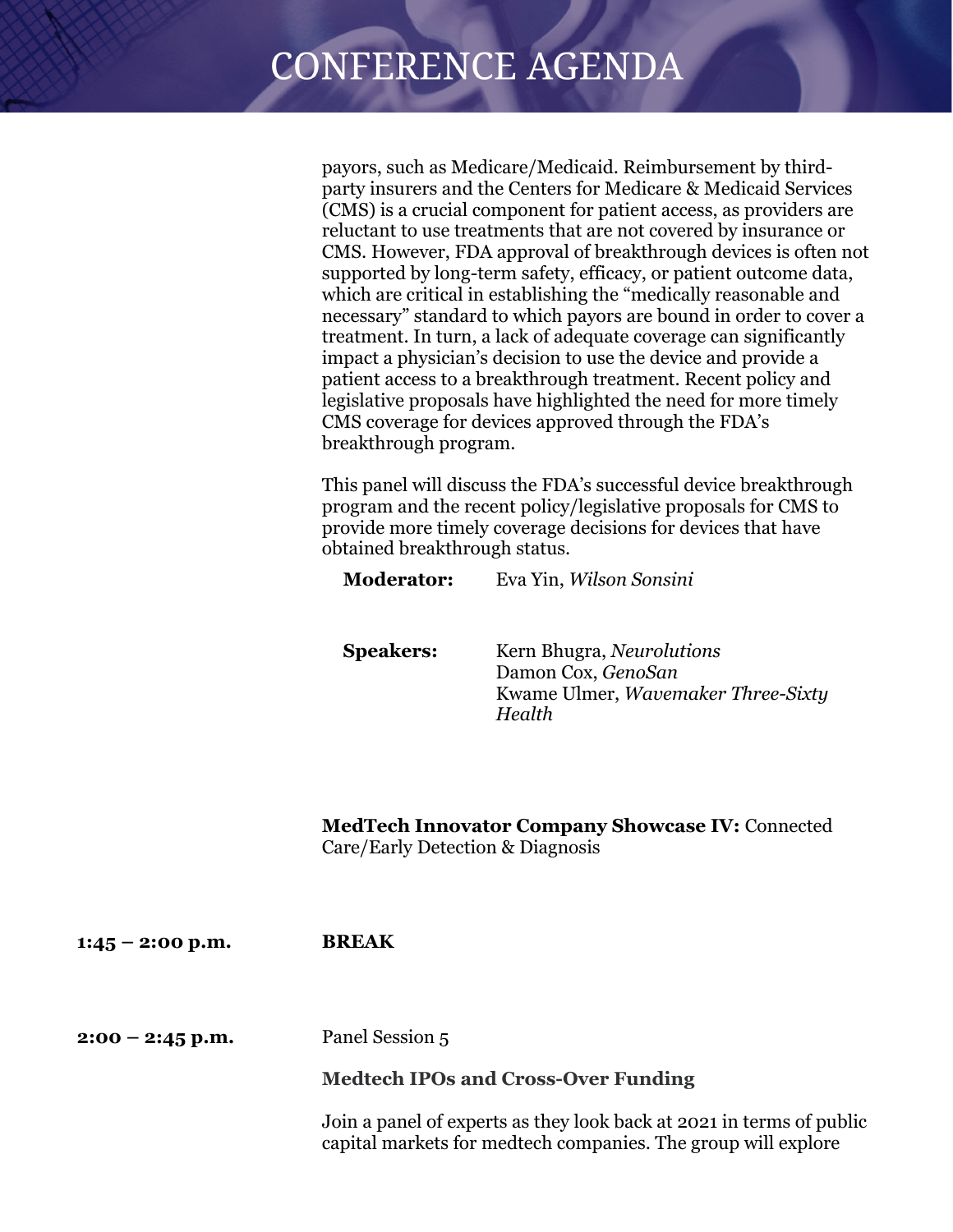how the Class of 2021 has fared in the public market and what the market for late-stage and public funding will look like in 2022 and beyond.

**Moderator:** Philip Oettinger, *Wilson Sonsini*

**Speakers:** Rob Faulkner, *Redmile Group* Joel Jung, *Minerva Surgical* Matthew Strom, *Morgan Stanley*

#### **Strategic Use of Patents as a Sword or a Shield**

The panel will address questions often asked by early-to-mid stage C-Suite executives about how to use the Company's patents to most effectively: (1) stake out and defend the Company's novel technology; and (2) avoid costly missteps and put the Company in the best position to defend against future accusations of infringement.

| <b>Speakers:</b> | Matt Argenti, Wilson Sonsini |
|------------------|------------------------------|
|                  | Darby Chan, Wilson Sonsini   |
|                  | Vera Elson, Wilson Sonsini   |

#### **Medtech Collaborations**

This panel will explore the world of medtech strategic collaborations. Learn about the process from first meeting to signed contract, and hear about the various structures these transactions can take. Understand what brings each party to the bargaining table and what each party hopes to gain. Hear about the key bargaining issues and how differences are narrowed to allow the transaction to proceed and eventually close.

**Moderator:** Alex Key, *Wilson Sonsini*

**Speakers:** Matthew Huddleston, *Enable Injections* Tamir Meiri, *JJDC* Matthew Meyer, *Wilson Sonsini*

**MedTech Innovator Company Showcase V:** Hospital at Home/Digital Therapeutics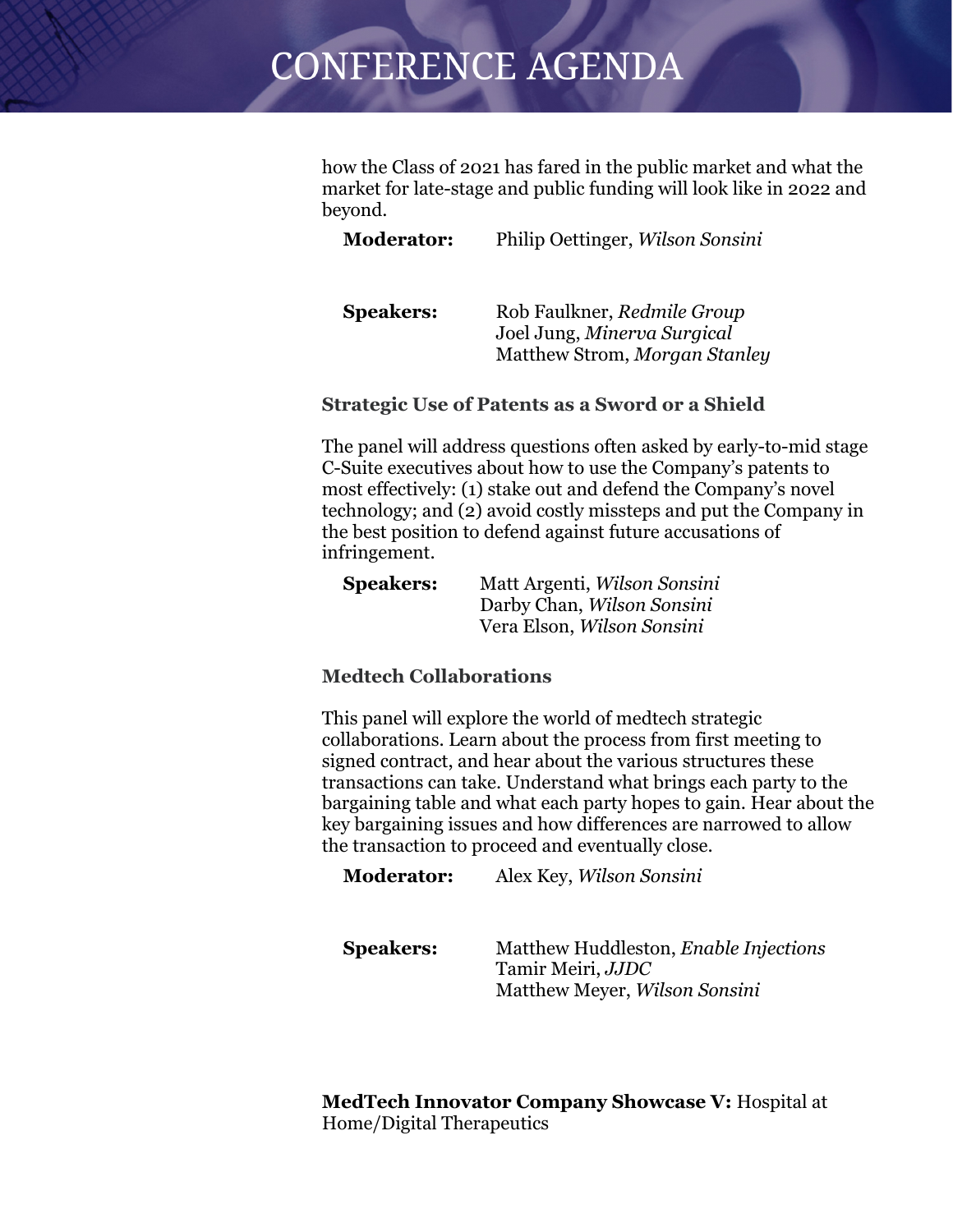**2:45 – 3:00 p.m. BREAK**

#### **3:00 – 3:45 p.m.** Panel Session 6

#### **Better Together: How Digital Connection Is Reshaping Medtech**

Join leading medtech innovators to discuss why digital connection is disrupting the medtech industry, and how to find your place in the healthcare ecosystem of tomorrow. This panel will discuss how COVID-19 rapidly accelerated our expectations that virtual connection can deliver more, better, and economical care. During this pandemic period, what had been viewed as intransigent obstacles to connected health shifted abruptly, leaving a relatively open path for adoption of connected care products. Our panelists will discuss how investors and other key stakeholders view medtech's opportunity in this transformative moment to change healthcare for the better.

**Moderator:** Haley Bavasi, *Wilson Sonsini*

**Speakers:** Dan Burnett, *Theranova* Daniel Hawkins, *Avail Medsystems* Renee Ryan, *Cala Health*

#### **Japan Medtech Investments and Collaborations**

Japan is a major investor in and acquirer of medical device startups, and represents a major source of investment capital. Come learn about the ways in which Japan and start-ups are collaborating to finance and develop advanced medical technologies. Meet the representatives of Japanese companies located in Silicon Valley who are looking for new opportunities.

**Moderator:** Elton Satusky, *Wilson Sonsini*

**Speakers:** Justin Takashi Fukuyama, *Medventure Partners*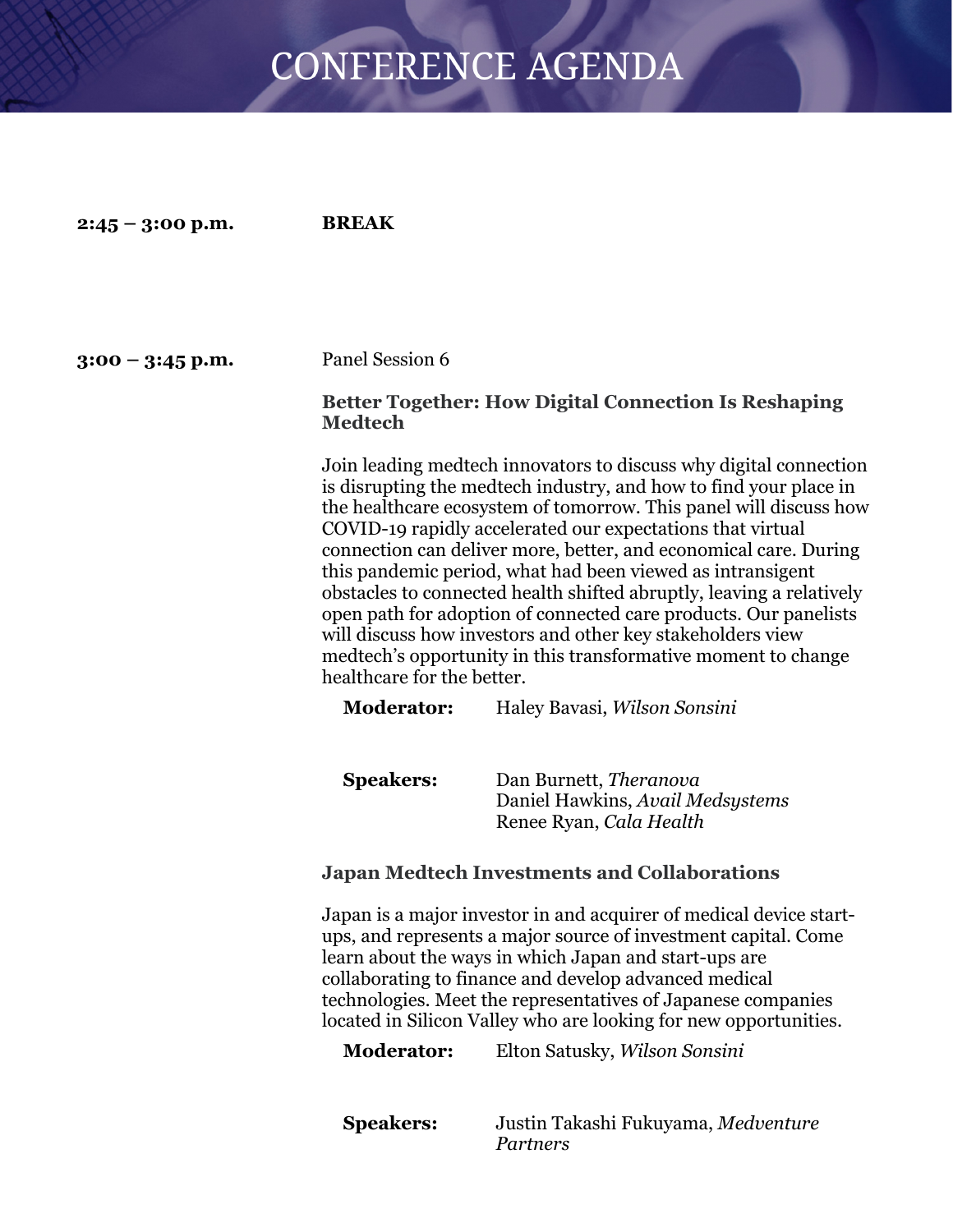Mika Nishimura, *Gilde Healthcare* Yushin Yazaki, *Terumo Corporation*

#### **Medtech M&A**

While the world has been focused on the medtech IPO market in 2022, the M&A market was not idle. Join this panel to learn about recent medtech M&A activity and how deal terms are evolving.

**Moderator:** Brian Appel, *Wilson Sonsini*

**Speakers:** Jerry Gibson, *Venclose* Mark Handfelt, *Bardy Diagnostics, Inc.* Michael Wallace, *Devoro Medical Inc.* Jennie Xue, *Guggenheim Partners*

**MedTech Innovator Company Showcase VI:** Orthopaedic Surgery/Sports Medicine

| $3:45 - 4:00$ p.m. | <b>BREAK</b>                                                                                                                                                                                                                                                                                                                                                                                                                                                                                                                                                                                                                                                                                                                                                                                     |
|--------------------|--------------------------------------------------------------------------------------------------------------------------------------------------------------------------------------------------------------------------------------------------------------------------------------------------------------------------------------------------------------------------------------------------------------------------------------------------------------------------------------------------------------------------------------------------------------------------------------------------------------------------------------------------------------------------------------------------------------------------------------------------------------------------------------------------|
| $4:00 - 5:00$ p.m. | MedTech Innovator Pitch Competition – Celebrating 10<br>years and over 100 products on the market!                                                                                                                                                                                                                                                                                                                                                                                                                                                                                                                                                                                                                                                                                               |
|                    | Join us in celebrating the 10th year of MedTech Innovator at<br>Wilson Sonsini's Annual Conference. Now the largest accelerator<br>of medical technology in the world, MedTech Innovator has<br>produced 420 alumni who have raised over \$4 billion in follow-on<br>funding and brought more than 100 products to market. You will<br>get the chance to choose a winner from four of the most exciting<br>companies in the 2022 cohort, selected from over 1,000<br>applicants. Each company will present their pitches to a panel of<br>industry judges. The judges will evaluate the presentations and<br>provide feedback to each company. Ultimately, the audience will<br>vote for the winner who will receive a cash prize and be profiled in<br>an upcoming issue of MedTech Strategist. |